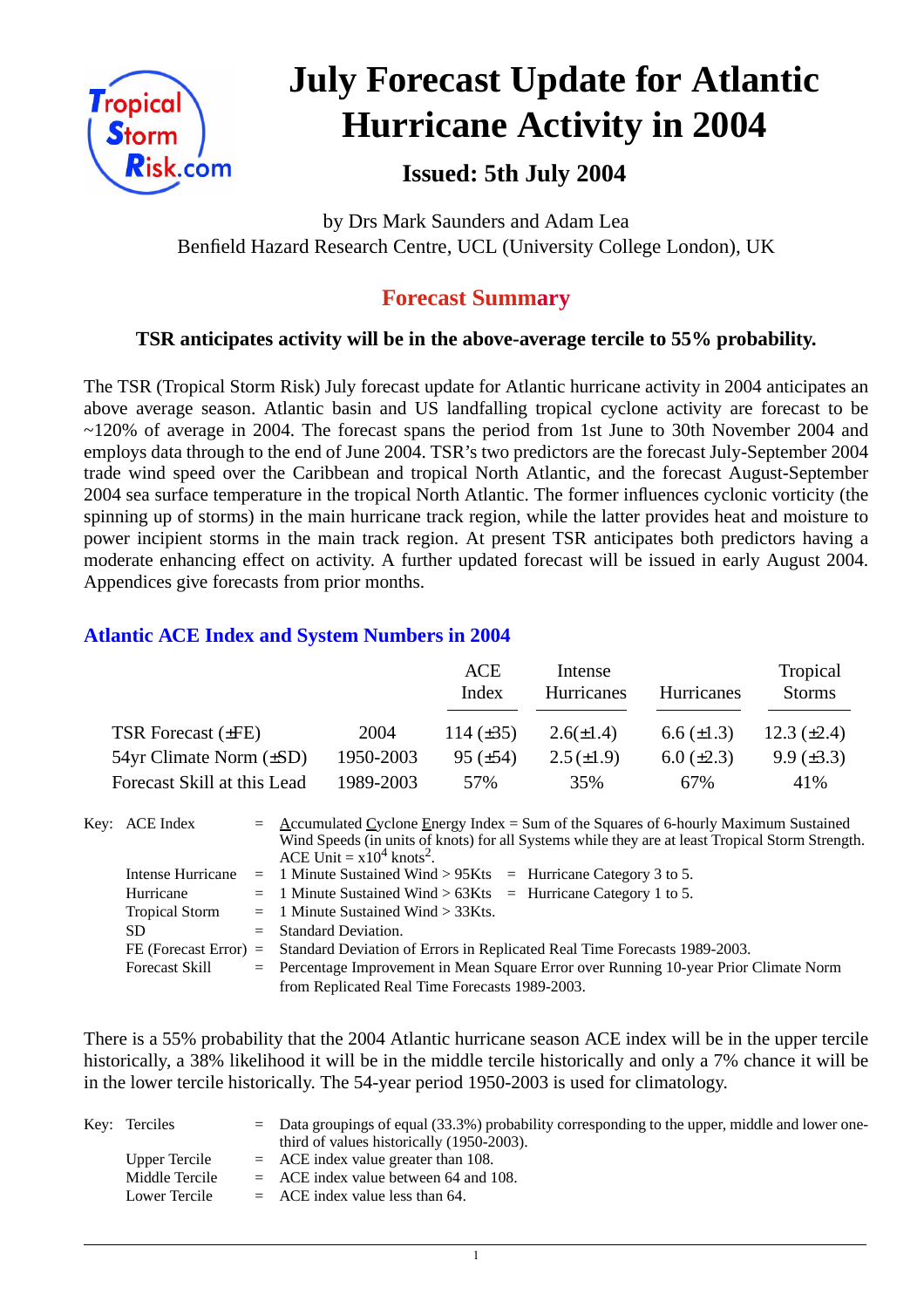#### **ACE Index & Numbers Forming in the MDR, Caribbean Sea and Gulf of Mexico in 2004**

|                                |           | ACE<br>Index    | Intense<br>Hurricanes | <b>Hurricanes</b> | Tropical<br><b>Storms</b> |
|--------------------------------|-----------|-----------------|-----------------------|-------------------|---------------------------|
| TSR Forecast $(\pm FE)$        | 2004      | $97 \ (\pm 39)$ | $2.6(\pm 1.4)$        | 4.9 $(\pm 1.6)$   | $8.7 \ (\pm 2.3)$         |
| $54yr$ Climate Norm $(\pm SD)$ | 1950-2003 | 73 $(\pm 55)$   | $2.2 (\pm 1.8)$       | 4.1 $(\pm 2.4)$   | 6.8 $(\pm 3.2)$           |
| Forecast Skill at this Lead    | 1989-2003 | 54%             | 40%                   | 64%               | 60%                       |

The Atlantic hurricane Main Development Region (MDR) is the region  $10^{\circ}N - 20^{\circ}N$ ,  $20^{\circ}W - 60^{\circ}W$ between the Cape Verde Islands and the Caribbean Lesser Antilles. A storm is defined as having formed within this region if it reached at least tropical depression status while in the area.

There is a 67% probability that in 2004 the MDR, Caribbean Sea and Gulf of Mexico ACE index will be in the upper tercile historically (defined as an ACE index value >79), a 28% likelihood it will be in the middle tercile historically (defined as an ACE index value between 33 and 79) and only a 5% chance it will be in the lower tercile historically (defined as an ACE index value <33). The 54-year period 1950-2003 is used for climatology.

### **USA Landfalling ACE Index and Numbers in 2004**

|                             |           | ACE<br>Index      | <b>Hurricanes</b> | Tropical<br><b>Storms</b> |
|-----------------------------|-----------|-------------------|-------------------|---------------------------|
| TSR Forecast $(\pm FE)$     | 2004      | $2.6 (\pm 1.3)$   | $1.6 \ (\pm 0.9)$ | $3.6 \ (\pm 1.7)$         |
| Average $(\pm SD)$          | 1950-2003 | $2.2 \ (\pm 2.0)$ | $1.4 \ (\pm 1.2)$ | $3.0 (\pm 1.9)$           |
| Forecast Skill at this Lead | 1989-2003 | 40%               | 35%               | 14%                       |

| Key: ACE Index           | $=$ Accumulated Cyclone Energy Index $=$ Sum of the Squares of hourly Maximum                                            |
|--------------------------|--------------------------------------------------------------------------------------------------------------------------|
|                          | Sustained Wind Speeds (in units of knots) for all Systems while they are at least                                        |
|                          | Tropical Storm Strength and over the USA Mainland (reduced by a factor of 6).<br>ACE Unit = $x10^4$ knots <sup>2</sup> . |
| Landfall Strike Category | $=$ Maximum 1 Minute Sustained Wind of Storm Coming Within 30km of Land.                                                 |
| USA Mainland             | $=$ Brownsville (Texas) to Maine.                                                                                        |

USA landfalling intense hurricanes are not forecast since we have no skill at any lead.

There is a 57% probability that in 2004 the USA landfalling ACE index will be in the upper tercile historically (defined as a USA ACE index  $>2.40$ ), a 34% likelihood it will be in the middle tercile historically (defined as a USA ACE index value between 0.90 and 2.40) and only an 8% chance it will be in the lower tercile historically (defined as a USA ACE index value  $\langle 0.90 \rangle$ ). The 54-year period 1950-2003 is used for climatology.

#### **Caribbean Lesser Antilles Landfalling Numbers in 2004**

|                                                                                                                                                                                                                                                                                                                                                                      |           | <b>ACE</b><br>Index                                                  | Intense<br>Hurricanes | Hurricanes      | Tropical<br><b>Storms</b> |
|----------------------------------------------------------------------------------------------------------------------------------------------------------------------------------------------------------------------------------------------------------------------------------------------------------------------------------------------------------------------|-----------|----------------------------------------------------------------------|-----------------------|-----------------|---------------------------|
| <b>TSR Forecast (±FE)</b>                                                                                                                                                                                                                                                                                                                                            | 2004      | $2.0 (\pm 2.3)$                                                      | $0.3 \ (\pm 0.4)$     | $0.6 (\pm 0.6)$ | $1.5 (\pm 1.0)$           |
| $54yr$ Climate Norm $(\pm SD)$                                                                                                                                                                                                                                                                                                                                       | 1950-2003 | $1.4 (\pm 2.1)$                                                      | $0.2 \ (\pm 0.5)$     | $0.4~(\pm 0.7)$ | 1.1 $(\pm 1.0)$           |
| Forecast Skill at this Lead                                                                                                                                                                                                                                                                                                                                          | 1989-2003 | 26%                                                                  | 36%                   | 42%             | 25%                       |
| $=$ Accumulated Cyclone Energy Index = Sum of the Squares of hourly Maximum<br>Key: ACE Index<br>Sustained Wind Speeds (in units of knots) for all Systems while they are at least<br>Tropical Storm Strength and within the boxed region $(10^{\circ}N-18^{\circ}N,60^{\circ}W-63^{\circ}W)$<br>(reduced by a factor of 6). ACE Unit = $x10^4$ knots <sup>2</sup> . |           |                                                                      |                       |                 |                           |
| Landfall Strike Category<br>$=$                                                                                                                                                                                                                                                                                                                                      |           | Maximum 1 Minute Sustained Wind of Storm Coming Within 30km of Land. |                       |                 |                           |

| $=$ Island Arc from Anguilla to Trinidad Inclusive.<br><b>Lesser Antilles</b> |
|-------------------------------------------------------------------------------|
|-------------------------------------------------------------------------------|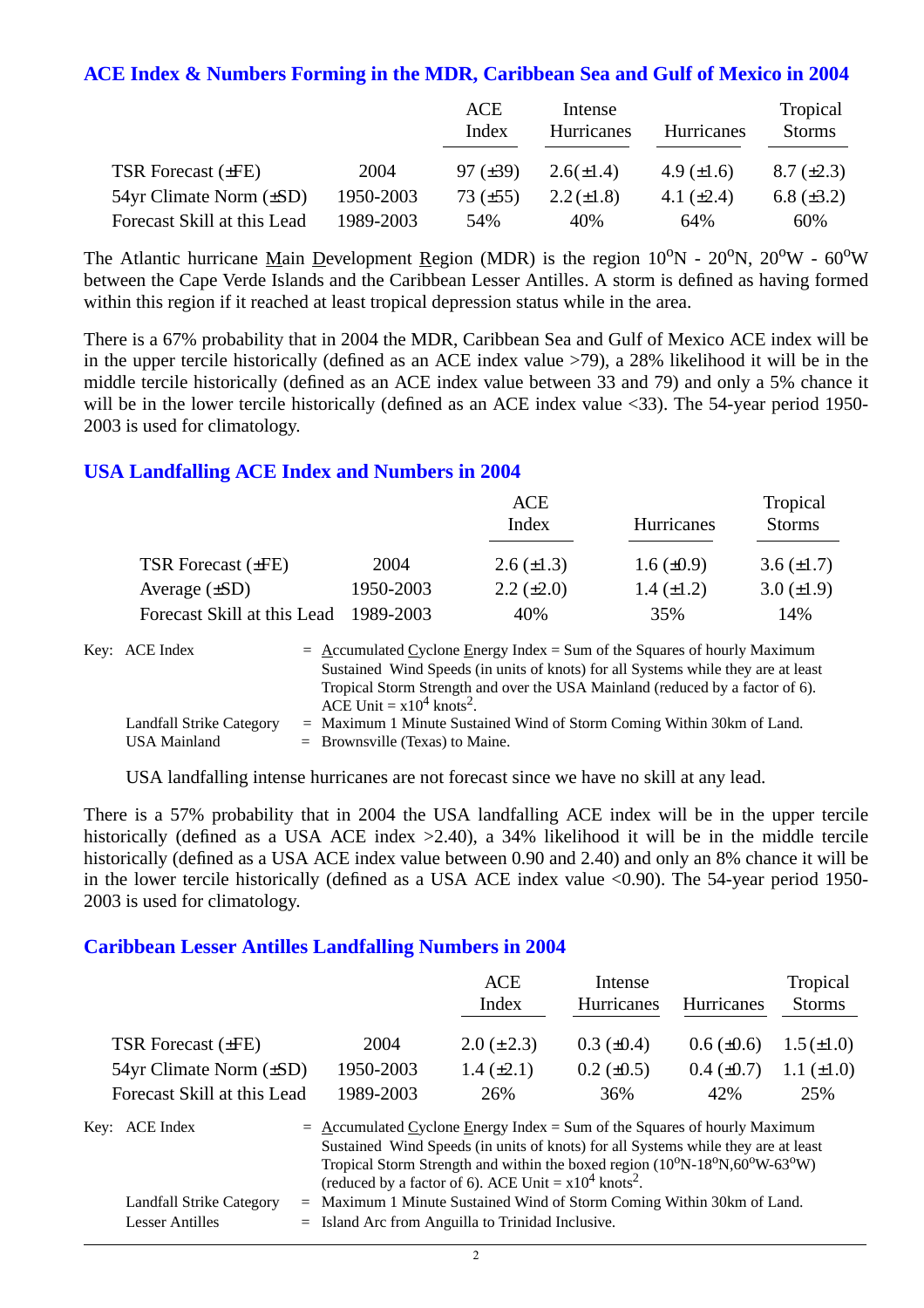## **Key Predictors for 2004**

The key factors behind the TSR forecast for an above-average hurricane season in 2004 are the anticipated moderate enhancing effect of July-September forecast trade winds at 925mb height over the Caribbean Sea and tropical North Atlantic region  $(7.5^{\circ}N - 17.5^{\circ}N, 30^{\circ}W - 100^{\circ}W)$ , and of August-September forecast sea surface temperature for the Atlantic MDR  $(10^{\circ}N - 20^{\circ}N, 20^{\circ}W - 60^{\circ}W)$ . The current forecast anomalies (1974-2003 climatology) for these predictors are  $0.25\pm0.45$  ms<sup>-1</sup> (up from last month's value of  $0.16\pm0.45$  ms<sup>-1</sup>) and  $0.18\pm0.16$ °C (up from last month's value of  $0.02\pm0.20$ °C) respectively. The corresponding forecast skills for these predictors at this lead are 66% and 73%.

### **Further Information and Next Forecast**

Further information on the TSR forecast methodology, the TSR replicated real-time hindcast skill as a function of lead time, and on TSR in general, may be obtained either from the TSR web site (*http:// tropicalstormrisk.com*) or from the 'Extended Range Forecast for Atlantic Hurricane Activity in 2002' document issued on the 23rd November 2001. The final TSR monthly forecast update for the 2004 Atlantic hurricane season will be issued on the 5th August 2004.

## **Appendix - Predictions from Previous Months**

| <b>Atlantic ACE Index and System Numbers 2004</b> |             |                |                                    |                    |                       |  |  |
|---------------------------------------------------|-------------|----------------|------------------------------------|--------------------|-----------------------|--|--|
|                                                   |             | ACE<br>Index   | Named<br>Tropical<br><b>Storms</b> | Hurricanes         | Intense<br>Hurricanes |  |  |
| Average Number $(\pm SD)$ (1950-2003)             |             | $95 (\pm 54)$  | $9.9 \ (\pm 3.3)$                  | $6.0 (\pm 2.3)$    | $2.5 \ (\pm 1.9)$     |  |  |
|                                                   | 5 Jul 2004  | 114 $(\pm 35)$ | $12.3 \ (\pm 2.4)$                 | $6.6 \, (\pm 1.3)$ | $2.6 \ (\pm 1.4)$     |  |  |
|                                                   | 4 Jun 2004  | 101 $(\pm 34)$ | $11.7 (\pm 2.1)$                   | 6.1 $(\pm 1.5)$    | $2.4 \ (\pm 1.3)$     |  |  |
|                                                   | 11 May 2004 | $120 (\pm 40)$ | $12.6 \, (\pm 2.6)$                | 6.8 $(\pm 1.8)$    | $2.7 (\pm 1.3)$       |  |  |
| <b>TSR Forecasts (±FE)</b>                        | 6 Apr 2004  | $128 (\pm 50)$ | 13.1 $(\pm 3.2)$                   | 7.2 $(\pm 2.1)$    | $2.9 \ (\pm 1.5)$     |  |  |
|                                                   | 5 Mar 2004  | $122 (\pm 53)$ | 12.8 $(\pm 3.6)$                   | $7.0 (\pm 2.4)$    | $2.8 \ (\pm 1.5)$     |  |  |
|                                                   | 5 Feb 2004  | 139 $(\pm 53)$ | $13.7 (\pm 3.5)$                   | 7.6 $(\pm 2.4)$    | 3.1 $(\pm 1.5)$       |  |  |
|                                                   | 6 Jan 2004  | 132 $(\pm 59)$ | $13.3 \ (\pm 3.9)$                 | 7.2 $(\pm 2.6)$    | $2.9 \ (\pm 1.6)$     |  |  |
|                                                   | 5 Dec 2003  | 132 $(\pm 59)$ | $13.0 (\pm 4.0)$                   | 7.2 $(\pm 2.7)$    | $2.9 \ (\pm 1.6)$     |  |  |
|                                                   | 28 May 2004 |                | 14                                 | 8                  | 3                     |  |  |
| <b>Gray Forecasts</b>                             | 2 Apr 2004  |                | 14                                 | 8                  | 3                     |  |  |
|                                                   | 5 Dec 2003  |                | 13                                 | $\tau$             | 3                     |  |  |
| <b>NOAA</b> Forecast                              | 17 May 2004 | 88-140         | $12 - 15$                          | $6 - 8$            | $2 - 4$               |  |  |
| Meteorological Insti-<br>tute, Cuba Forecast      | 2 May 2004  |                | 13                                 | 7                  |                       |  |  |

#### **1. Atlantic ACE Index and System Numbers**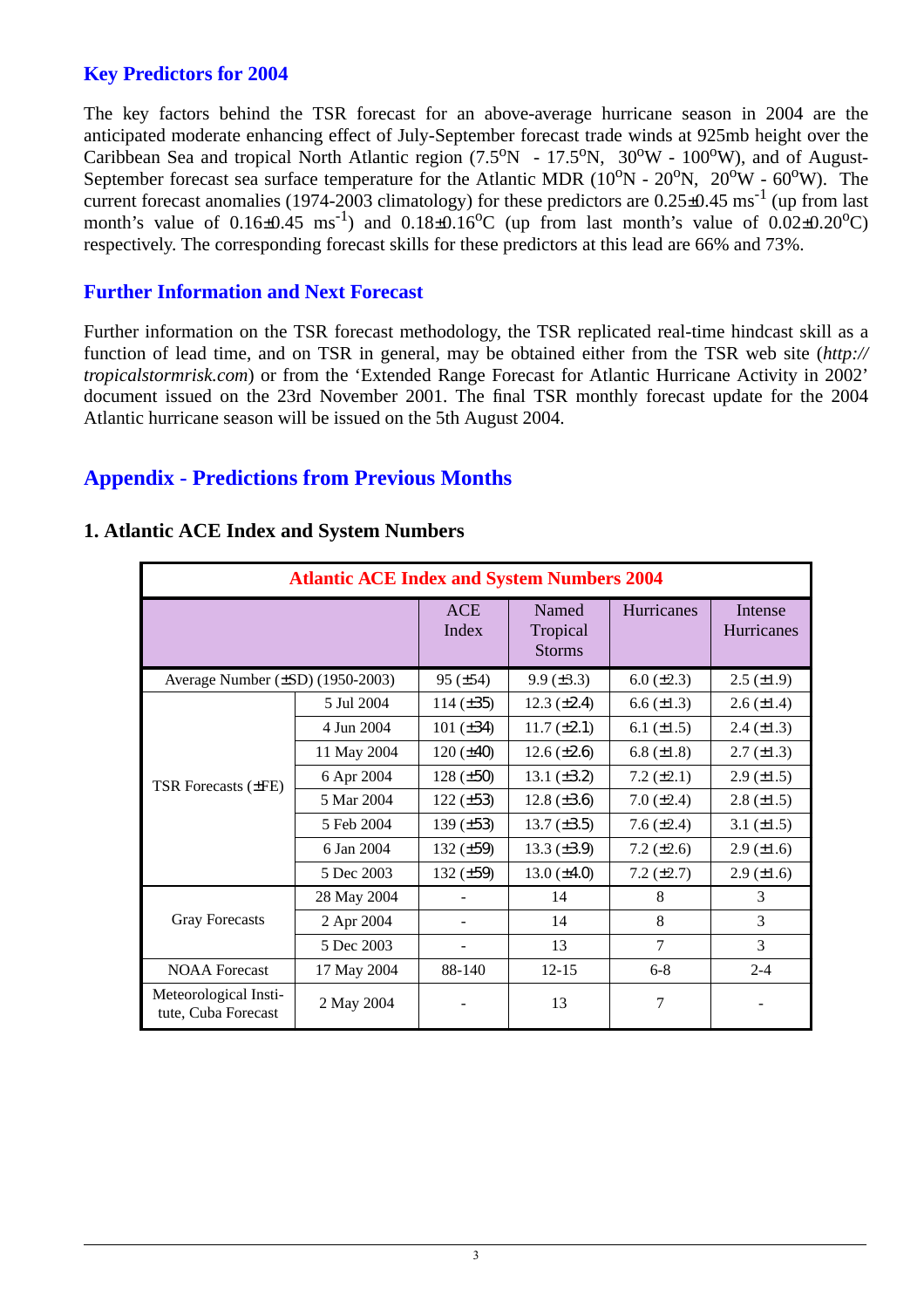# **2. MDR, Caribbean Sea and Gulf of Mexico ACE Index and Numbers**

| <b>MDR, Caribbean Sea and Gulf of Mexico ACE Index and Numbers 2004</b> |             |                     |                                    |                   |                              |  |  |
|-------------------------------------------------------------------------|-------------|---------------------|------------------------------------|-------------------|------------------------------|--|--|
|                                                                         |             | <b>ACE</b><br>Index | Named<br>Tropical<br><b>Storms</b> | <b>Hurricanes</b> | Intense<br><b>Hurricanes</b> |  |  |
| Average Number $(\pm SD)$ (1950-2003)                                   |             | $73 (\pm 55)$       | $6.8 \ (\pm 3.1)$                  | 4.1 $(\pm 2.4)$   | $2.2 \ (\pm 1.8)$            |  |  |
|                                                                         | 5 Jul 2004  | $97 (\pm 39)$       | $8.7 (\pm 2.3)$                    | 4.9 $(\pm 1.6)$   | $2.6 \ (\pm 1.4)$            |  |  |
|                                                                         | 4 Jun 2004  | $85 (\pm 37)$       | $8.1 (\pm 2.5)$                    | 4.4 $(\pm 1.7)$   | $2.4 \ (\pm 1.3)$            |  |  |
|                                                                         | 11 May 2004 | 103 $(\pm 42)$      | $9.0 \ (\pm 2.8)$                  | 5.1 $(\pm 2.0)$   | $2.7 \ (\pm 1.3)$            |  |  |
| TSR Forecasts $(\pm FE)$                                                | 6 Apr 2004  | 112 $(\pm 53)$      | $9.5 \ (\pm 3.4)$                  | 5.5 $(\pm 2.4)$   | $2.9 \ (\pm 1.6)$            |  |  |
|                                                                         | 5 Mar 2004  | $106 (\pm 57)$      | $9.2 \ (\pm 3.9)$                  | 5.3 $(\pm 2.6)$   | $2.8 (\pm 1.6)$              |  |  |
|                                                                         | 5 Feb 2004  | $123 (\pm 57)$      | 10.1 $(\pm 3.8)$                   | 5.9 $(\pm 2.6)$   | 3.1 $(\pm 1.6)$              |  |  |
|                                                                         | 6 Jan 2004  | 115 $(\pm 62)$      | $9.7 (\pm 4.1)$                    | 5.5 $(\pm 2.8)$   | $2.9 \ (\pm 1.7)$            |  |  |
|                                                                         | 5 Dec 2003  | 115 $(\pm 63)$      | $9.5 \ (\pm 4.2)$                  | 5.5 $(\pm 2.8)$   | $2.9 \ (\pm 1.7)$            |  |  |

# **3. US Landfalling Numbers**

| <b>US Landfalling Numbers 2004</b>    |                     |                                    |                   |                   |  |  |  |
|---------------------------------------|---------------------|------------------------------------|-------------------|-------------------|--|--|--|
|                                       | <b>ACE</b><br>Index | Named<br>Tropical<br><b>Storms</b> | <b>Hurricanes</b> |                   |  |  |  |
| Average Number $(\pm SD)$ (1950-2003) | $2.2 (\pm 2.0)$     | $3.0 (\pm 1.9)$                    | $1.4 (\pm 1.2)$   |                   |  |  |  |
|                                       | 5 Jul 2004          | $2.6 (\pm 1.3)$                    | $3.6 (\pm 1.7)$   | $1.6 \ (\pm 0.9)$ |  |  |  |
|                                       | 4 Jun 2004          | $2.4 \ (\pm 1.2)$                  | $3.4 \ (\pm 1.7)$ | $1.5 \ (\pm 0.9)$ |  |  |  |
|                                       | 11 May 2004         | $2.8 (\pm 1.2)$                    | $3.8 (\pm 1.7)$   | $1.7 \ (\pm 0.9)$ |  |  |  |
| TSR Forecasts (±FE)                   | 6 Apr 2004          | $3.0 (\pm 1.3)$                    | $3.9 \ (\pm 1.7)$ | $1.8 (\pm 1.0)$   |  |  |  |
|                                       | 5 Mar 2004          | $2.9 \ (\pm 1.3)$                  | $3.8 (\pm 1.7)$   | $1.7 (\pm 1.0)$   |  |  |  |
|                                       | 5 Feb 2004          | 3.3 $(\pm 1.3)$                    | 4.1 $(\pm 1.7)$   | $1.9 \ (\pm 0.9)$ |  |  |  |
|                                       | 6 Jan 2004          | 3.1 $(\pm 1.4)$                    | $3.9 (\pm 1.9)$   | $1.7 (\pm 1.1)$   |  |  |  |
|                                       | 5 Dec 2003          | 3.1 $(\pm 1.4)$                    | $3.9 \ (\pm 1.9)$ | $1.7 (\pm 1.1)$   |  |  |  |